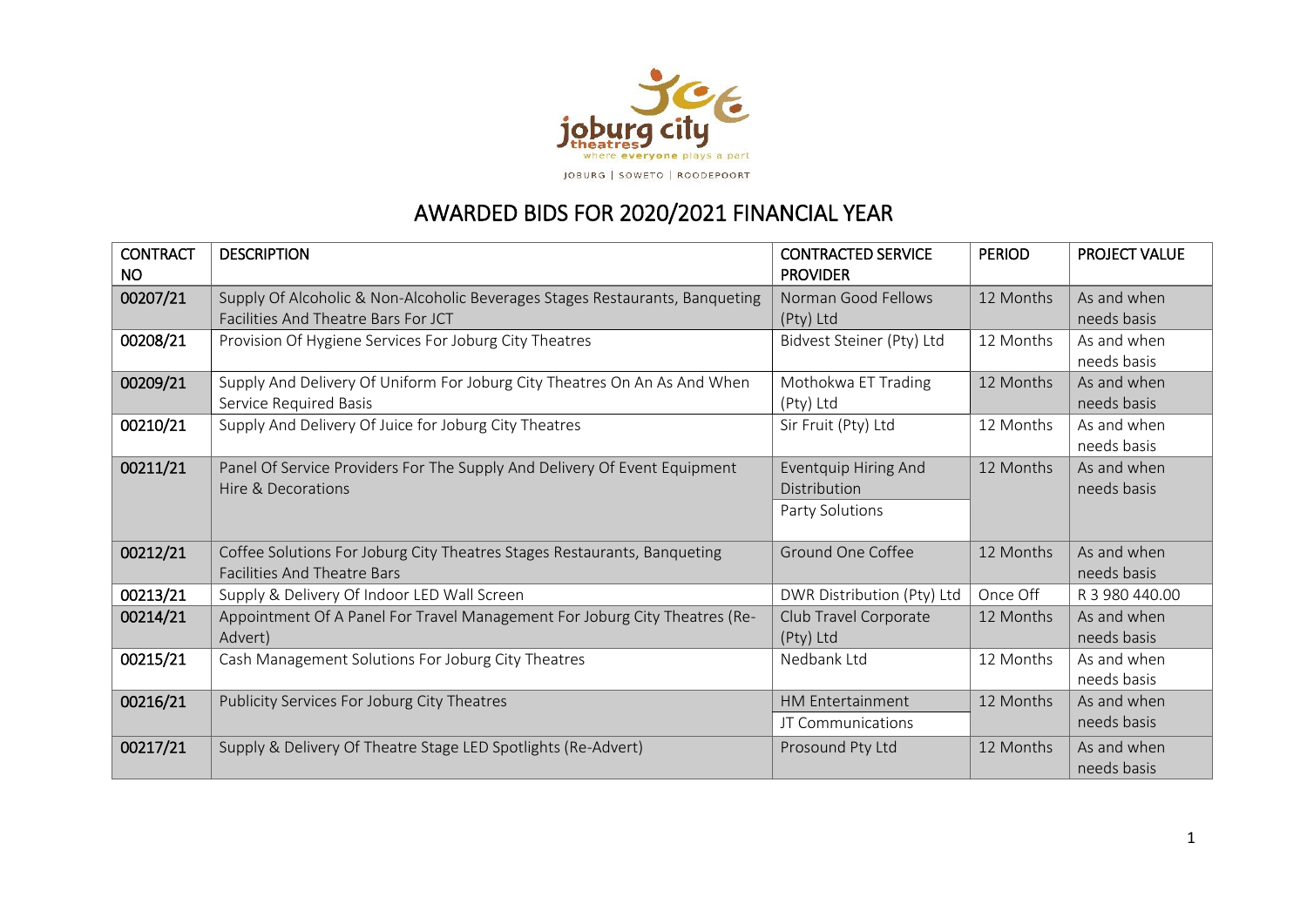| <b>CONTRACT</b> | <b>DESCRIPTION</b>                                                           | <b>CONTRACTED SERVICE</b>     | <b>PERIOD</b> | PROJECT VALUE  |
|-----------------|------------------------------------------------------------------------------|-------------------------------|---------------|----------------|
| <b>NO</b>       |                                                                              | <b>PROVIDER</b>               |               |                |
| 00218/21        | Supply & Installation Of For Automatic Double Swing Door System (Re-Advert)  | Ntokozoyothando Trading       | Once Off      | R 550 000.00   |
|                 |                                                                              | (Pty) Ltd                     |               |                |
| 00219/21        | Sports Equipment's And Collateral For Various Sporting Kits On An "As And    | <b>Azzar Global Suppliers</b> | 12 Months     | As and when    |
|                 | <b>When Need Basis</b>                                                       |                               |               | needs basis    |
| 00220/21        | Waterproofing At Joburg Theatre                                              | <b>Aquaproof Projects</b>     | Once Off      | R 921 420.00   |
|                 |                                                                              |                               |               |                |
| 00221/21        | Service and Maintenance of Joburg City Theatres Sage Pastel System (Re-      | Finware Enterprise            | 12 Months     | As and when    |
|                 | advert)                                                                      | Systems CC                    |               | needs basis    |
| 00222/21        | Ticketing Solution for Joburg City Theatres                                  | Webtickets - Inf (Pty) Ltd    | 12 Months     | As and when    |
|                 |                                                                              |                               |               | needs basis    |
| 00223/21        | Internet Connectivity For Joburg Theatre (Re-advert)                         | MTN (Pty) Ltd                 | Once Off      | R 145 289.85   |
|                 |                                                                              |                               |               |                |
| 00224/21        | Supply, Customisation, Delivery & Installation of Storage Containers         | <b>Container Conversions</b>  | Once Off      | R 1 066 435.25 |
|                 |                                                                              | (Pty) Ltd                     |               |                |
| 00225/21        | Upgrade of Dressing Rooms for Roodepoort Theatre                             | Ntokozoyothando Trading       | Once Off      | R 575 248.83   |
|                 |                                                                              | (Pty) Ltd                     |               |                |
| 00226/21        | Supply & Delivery of True Hybrid Beam/Spot Stage Lights                      | DWR Distribution (Pty) Ltd    | Once Off      | R 465 096.80   |
|                 |                                                                              |                               |               |                |
| 00227/21        | Newsletter Management for JCT                                                | VXC Express (Pty) Ltd         | 12 Months     | As and when    |
|                 |                                                                              |                               |               | needs basis    |
| 00228/22        | Service Provider for Curatorial Services for Exhibitions                     | Pundit Trading (Pty) Ltd      | 4 Months      | As and when    |
|                 |                                                                              |                               |               | needs basis    |
| 00229/22        | Service Provider for Curatorial Services for the Festivals and other Similar | Pundit Trading (Pty) Ltd      | 4 Months      | As and when    |
|                 | Events                                                                       |                               |               | needs basis    |
| 00230/22        | Service Provider for the Coordination and Facilitation of Workshops          | Pundit Trading (Pty) Ltd      | 4 Months      | As and when    |
|                 |                                                                              |                               |               | needs basis    |
| 00231/22        | Employee Assistance Programme For Joburg City Theatres                       | <b>ICAS Southern Africa</b>   | 12 Months     | As and when    |
|                 |                                                                              |                               |               | needs basis    |
| 00232/22        | Upgrade Of Bathrooms For Joburg Theatre                                      | Detor (Pty)Ltd                | Once Off      | R 191 489.06   |
|                 |                                                                              |                               |               |                |
| 00233/22        | Upgrade of Theatre Floors                                                    | Phumula Meokgo Trading        | Once Off      | R 345 779.73   |
|                 |                                                                              | (Pty)Ltd                      |               |                |